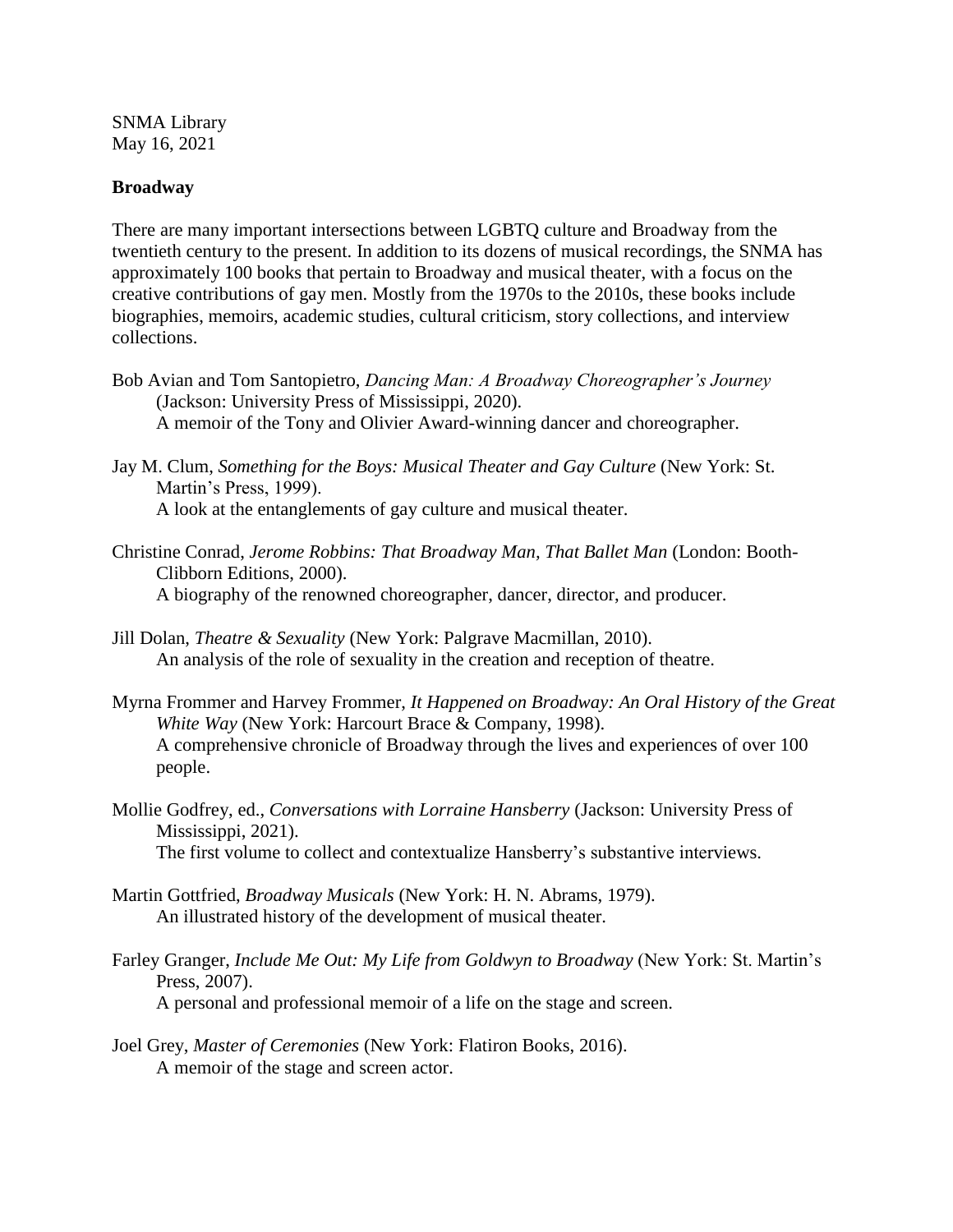- Peter Hay, *Broadway Anecdotes* (New York: Oxford University Press, 1989). A collection of short stories about Broadway in its full diversity.
- John Kander, Fred Ebb, and Greg Lawrence, *Colorful Lights: Forty Years of Words and Music, Show Biz, Collaboration, and All That Jazz* (New York: Faber and Faber, 2003). An autobiographical dialogue between two of the greats of American musical theater history.
- Brian Kellow, *Ethel Merman: A Life* (New York: Viking, 2007). A biography of the Broadway star.
- Arthur Laurents, *Original Story By: A Memoir of Broadway and Hollywood* (New York: Knopf, 2000). A personal account of the celebrated playwright, director, and screenwriter.
- Dennis McGovern and Deborah Grace Winer, *Sing out, Louise!: 150 Stars of the Musical Theatre Remember 50 Years on Broadway* (New York: Schirmer Books, 1993). A collection of stories, anecdotes, vignettes, and gossip about performing on Broadway.
- D. A. Miller, *Place for Us: Essay on the Broadway Musical* (Cambridge: Harvard University Press, 1998). A theoretical and personal study of gay men's affection for the musical comedy.
- Ethan Mordden, *Broadway Babies: The People Who Made the American Musical* (New York: Oxford University Press, 1983). A study of the men and women who impacted the development of the American musical comedy.
- Frederick Nolan, *Lorenz Hart: A Poet on Broadway* (New York: Oxford University Press, 1994). An account of how Lorenz Hart changed the craft of lyric writing.
- Michael Paller, *Gentlemen Callers: Tennessee Williams, Homosexuality, and Mid-Twentieth Century Broadway Drama* (New York: Palgrave Macmillan, 2005). A study of the life and work of the famous playwright from the 1940s to the 1960s.
- Anthony Rapp, *Without You: A Memoir of Love, Loss, and the Musical* Rent (New York: Simon & Schuster, 2006). The personal and professional trajectory of one of the stars of the original cast of *Rent*.
- David Rothenberg, *Fortune in My Eyes: A Memoir of Broadway Glamour, Social Justice, and Political Passion* (Milwaukee, WI: Applause Theatre & Cinema Books, 2012). A memoir of the Broadway producer and prisoner's rights activist.
- Robert A. Schanke and Kim Marra, eds., *Passing Performances: Queer Readings of Leading Players in American Theater History* (Ann Arbor: University of Michigan Press, 1998). Queer historical and theoretical perspectives on theater history.